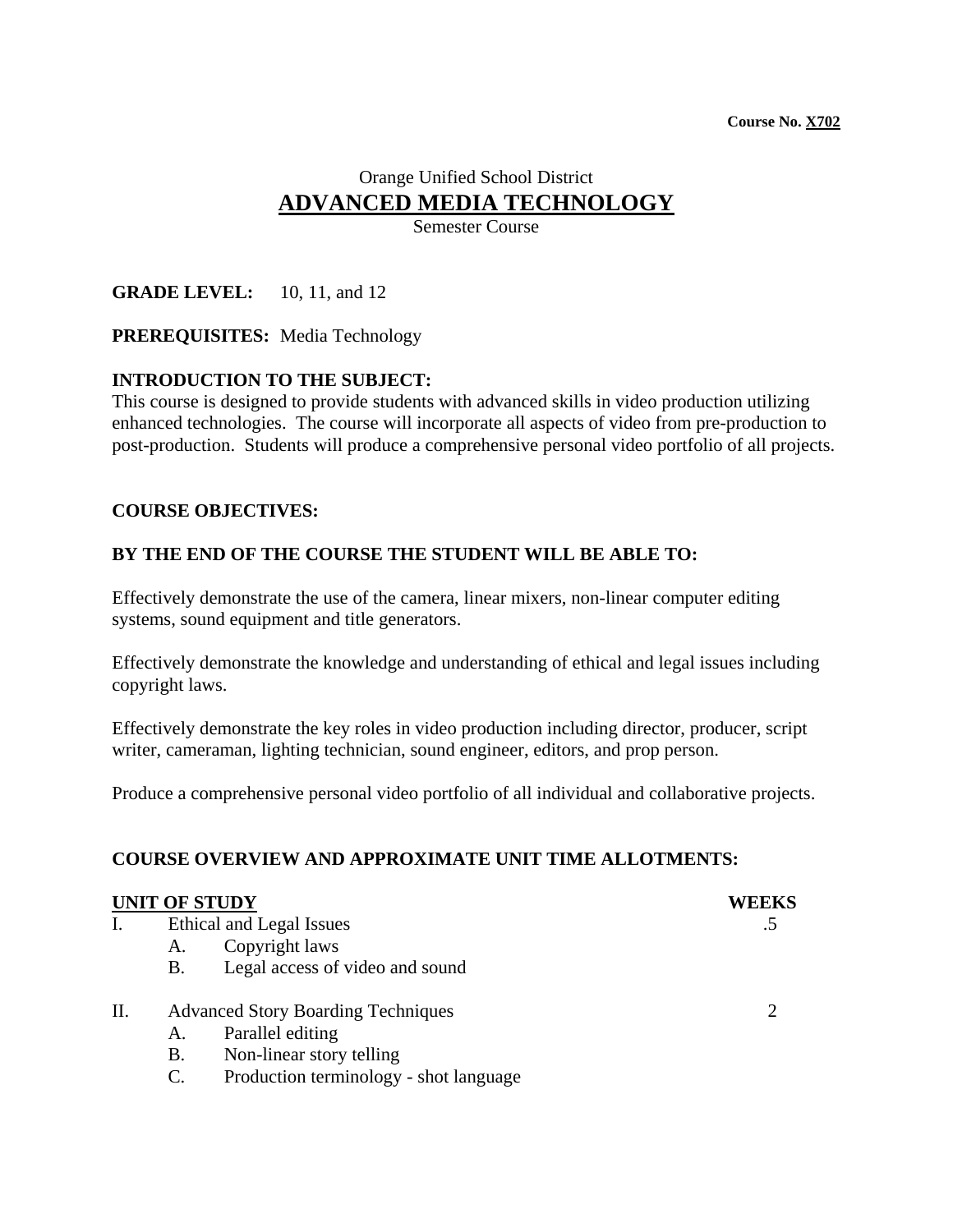Advanced Media Technology Page 2

|       |                             |                                                                                                                                                                                                                                                                                                                                                             | <b>WEEKS</b> |
|-------|-----------------------------|-------------------------------------------------------------------------------------------------------------------------------------------------------------------------------------------------------------------------------------------------------------------------------------------------------------------------------------------------------------|--------------|
|       | D.                          | Script development and writing                                                                                                                                                                                                                                                                                                                              |              |
| III.  | А.<br><b>B.</b><br>C.       | Group Assignment/Team Building<br>Dynamics of teamwork<br>Structure of a work group/team<br>Description of expectations                                                                                                                                                                                                                                     | $.5\,$       |
| IV.   | A.<br><b>B.</b><br>C.<br>D. | <b>Advanced Story Boarding Techniques</b><br>Parallel editing<br>Non-linear story telling<br>Production terminology - shot language<br>Script development and writing                                                                                                                                                                                       | 2            |
| V.    | A.<br><b>B.</b>             | Group Video Production Assignment<br><b>Choices Genre</b><br>News broadcast<br>1.<br>2.<br>News magazine<br>3.<br>Documentary<br>4.<br>Interview<br>5.<br>Narrative<br>Animation<br>6.<br><b>Advanced Technical Skills</b><br>Lighting<br>1.<br>2.<br>Sound<br>3.<br>Post-production editing<br>Computer graphics<br>4.<br>Advanced camera techniques<br>5. | 5            |
| VI.   | A.                          | Critical Evaluation through De-Construction of Various Film/Video Genre2<br>Student evaluation and presentation                                                                                                                                                                                                                                             |              |
| VII.  |                             | Individual Video Assignment for a Class Other than Advanced Video<br>i.e. Science, History                                                                                                                                                                                                                                                                  | 3            |
| VIII. | A.<br><b>B.</b><br>C.       | Business Aspects of Video Production<br>Production costs<br>Marketing<br>Career opportunities                                                                                                                                                                                                                                                               | 1            |
| IX.   |                             | Advanced Students Write Tutorials on Selected Video Equipment<br>for Beginning Students                                                                                                                                                                                                                                                                     | 1            |